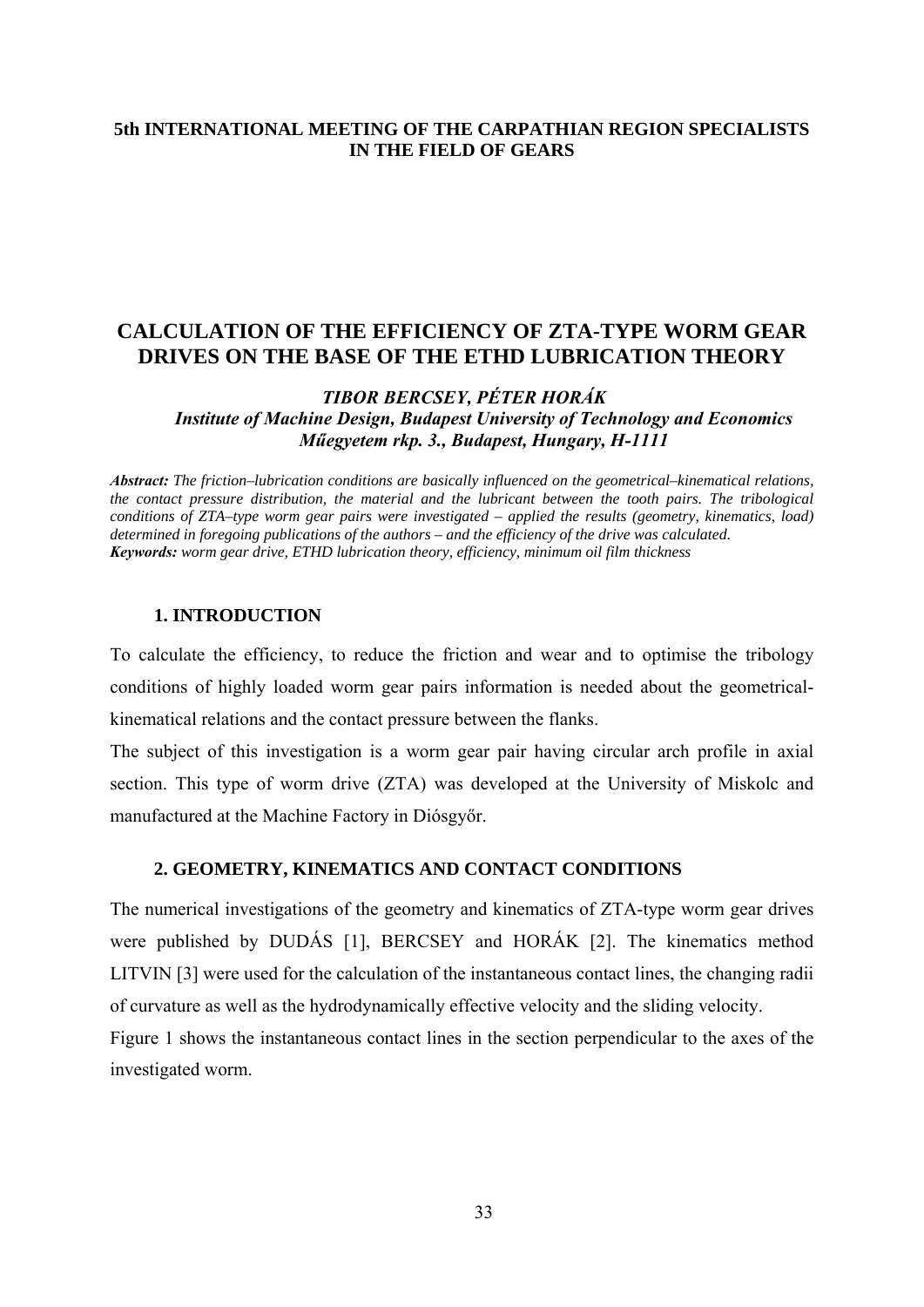

Fig. 1. Instantaneous contact lines in different meshing positions The calculated reduced normal radii of curvature of the gear flanks and the hydrodynamically

effective velocity are shown in Figure 2 and 3.



Fig. 2. Calculated reduced normal radii of curvature and hydrodynamically effective velocity along the instantaneous contact lines

A constant Stribeckian-pressure  $(k_H)$  was supposed at the calculation of the contact conditions.

$$
\mathbf{k}_{H} = \frac{\mathbf{T}_{1}}{2 \cdot \mathbf{R}_{E} \cdot \sum_{j=1}^{n} \left( \mathbf{e}_{\mathbf{x}(j)} \cdot \mathbf{y}_{(j)} - \mathbf{e}_{\mathbf{y}(j)} \cdot \mathbf{x}_{(j)} \right) \cdot \Delta \mathbf{l}_{(j)}} ,
$$
 (1)

where  $T_1$  is the load on the worm, E 1 R stands for the reduced normal radii of curvature,  $e_x$ ,  $e_y$ are the coordinates of surface normal-, x and y the coordinates of radius vector and Δl is the length of the contact line section.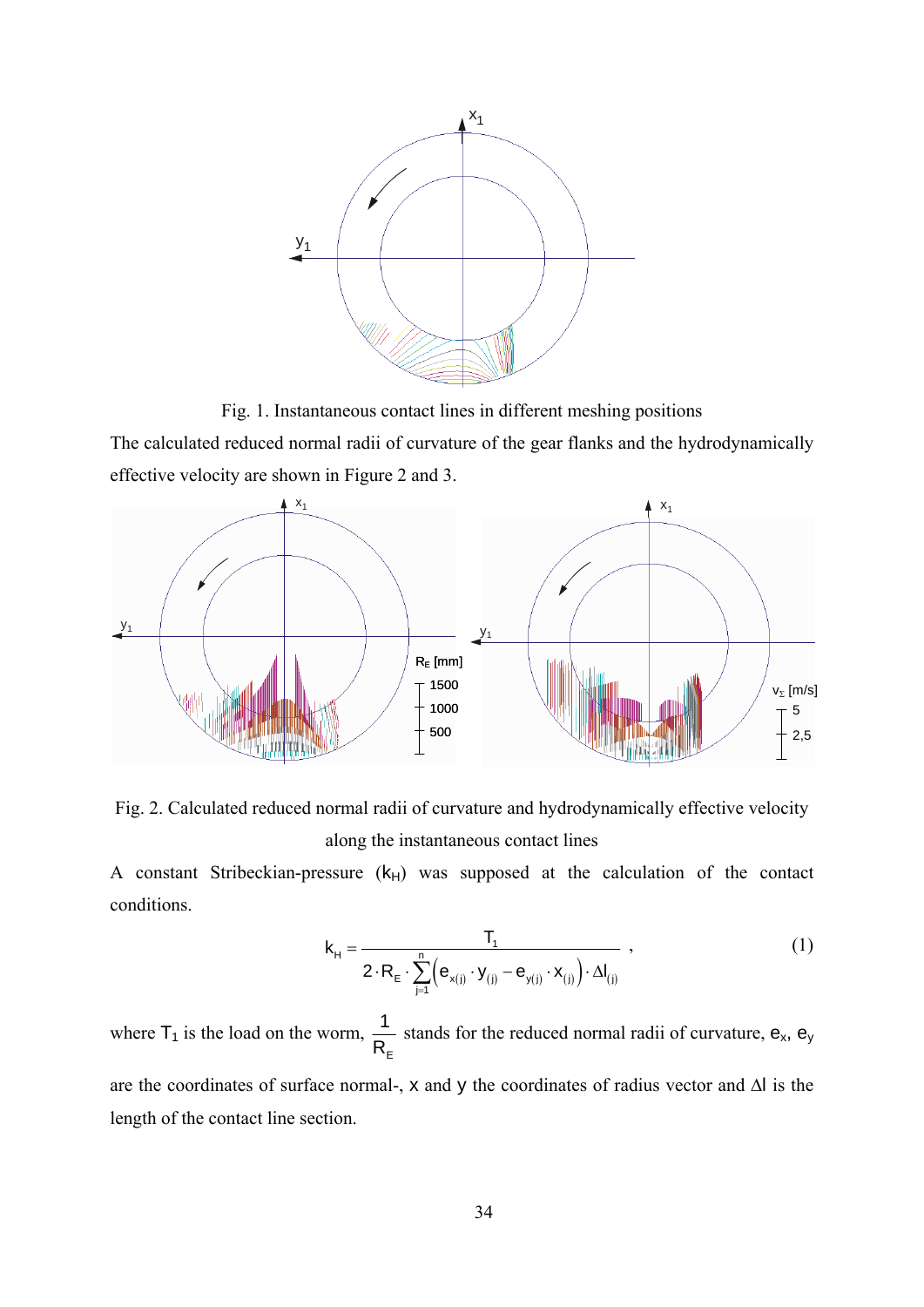## **3. NUMERICAL INVESTIGATION OF THE TRIBOLOGICAL CONDITIONS**

The calculation model supposes that the contact surfaces are completely separated by the lubricant film so there is not any metal-metal contact. For the calculation of the minimum oil film thickness, the coefficient of friction as well as the power loss, the parallel solution of the Reynolds, the energy and the Laplace's equations is required. The algorithm developed by the author [4] solves the nonlinear equation system by means of numerical integration considering the effect of the changing temperature in the lubricant film. Figure 4 shows the main steps of the calculation according of the thermal elastohydrodynamic lubrication theory.



Fig. 4. The main steps of the numerical investigations

The calculated temperature distributions of the worm flanks have maximum values near to the mid plane of the worm (Fig. 5.)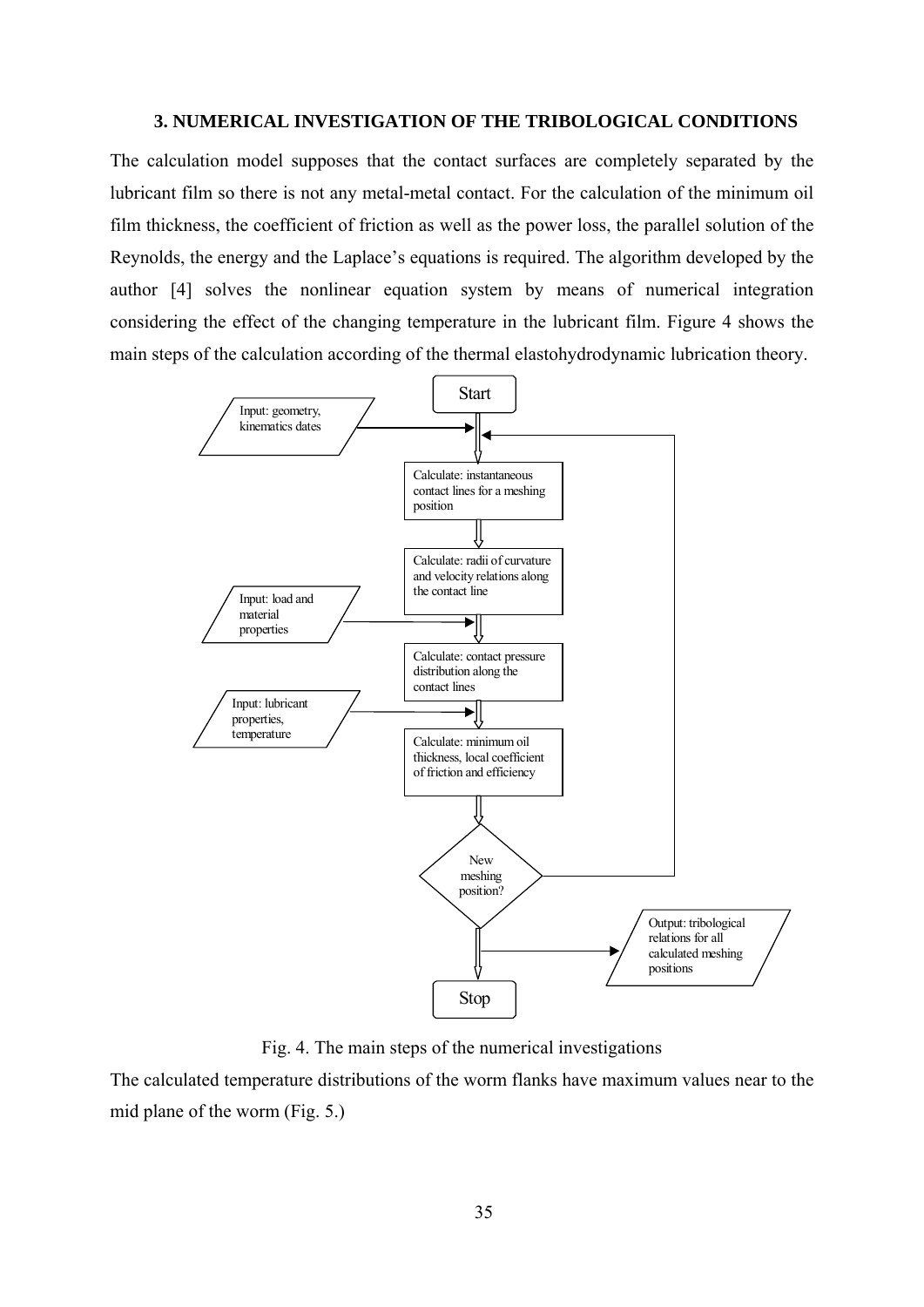

Fig. 5. Temperature distribution of the worm flanks in different meshing positions The changing coefficient of fluid friction influenced by the temperature of the contacting gear flanks is shown in Figure 6.



Fig. 6. Calculated coefficient of fluid friction along the instantaneous contact lines in different meshing positions

Mixed lubrication condition can be developed at the mid plane of the worm, because the minimum oil film thickness approaches here to zero (Fig. 7.). The efficiency of the drive can be increased by the elimination of this area [4].

The power loss of the gear flanks along a section of length Δl of the instantaneous contact line can be described by the following equation:

$$
dP_v = \mu_h \cdot w_b \cdot \Delta l \cdot v_g \tag{2}
$$

where  $\mu_h$  is the coefficient of fluid friction,  $w_b$  stand for the load along the contact line and  $v_g$ is the sliding velocity.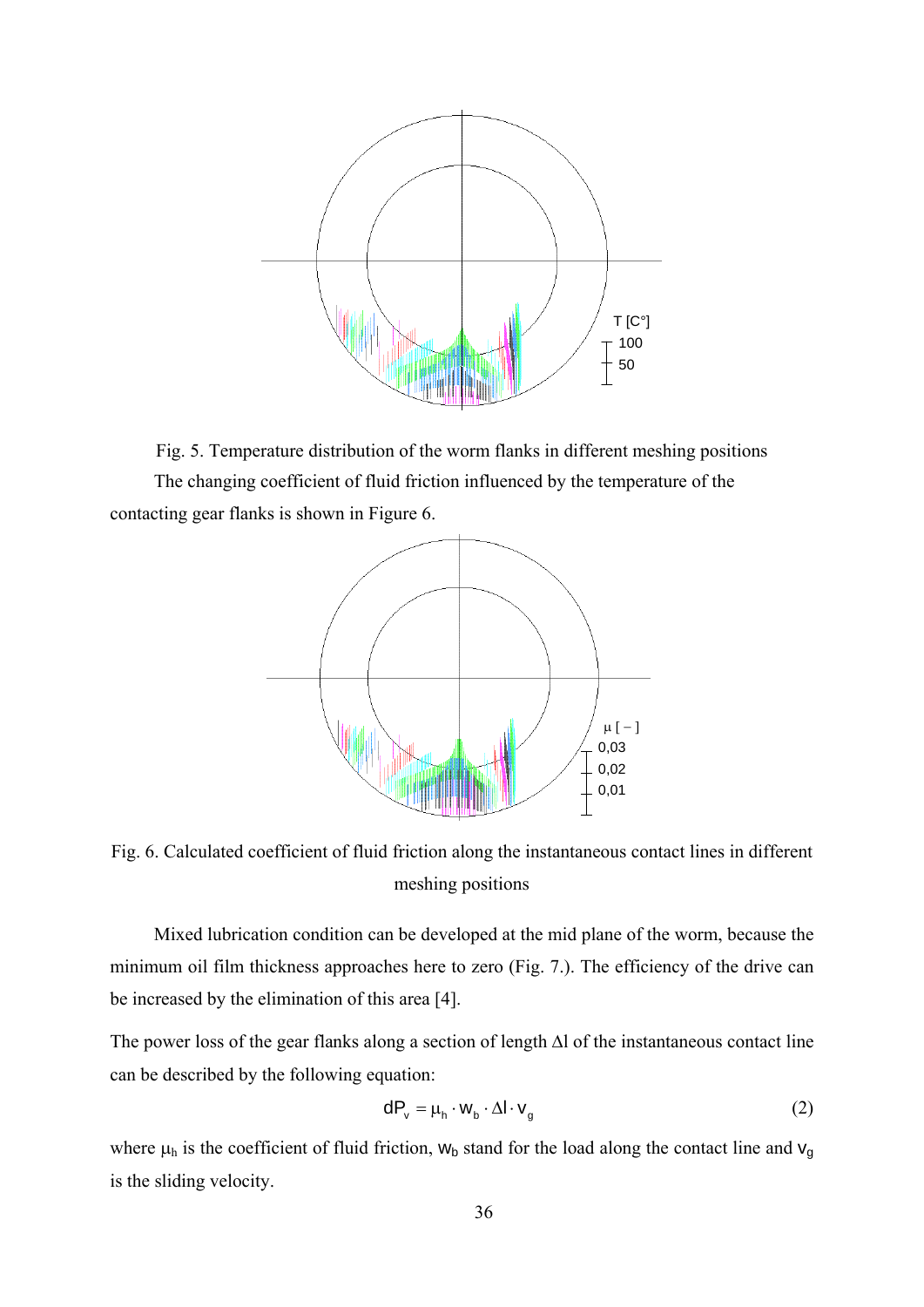

Fig. 7. Distribution of minimum oil film thickness along the contact lines

The power loss belonging to the rotation angle  $\varphi_1$  along the whole contact line of length l as follows:

$$
P_v(\varphi_1) = \int_{1} dP_v
$$
 (3)

The average value of the power loss occurring between the gear flanks is

$$
P_{\text{ave}} = \frac{P_v(\varphi_1)}{n_{\varphi_1}}.\tag{4}
$$

In equation (4)  $n_{\varphi_1}$  stands for the number of the investigated different meshing positions.

The efficiency of the meshing

$$
\eta_{\text{mesh}} = \frac{P_{\text{in}} - P_{\text{avel}}}{P_{\text{in}}},\tag{5}
$$

where  $P_{in}$  is the input power.

The calculated results were compared with the efficiency measured by DUDÁS [1] on the same worm gear drive (Fig. 8.).

The 5% difference issues from the power loss at the bearings, from the swirling of oil and from the assumption of fluid lubrication at the numerical solution.